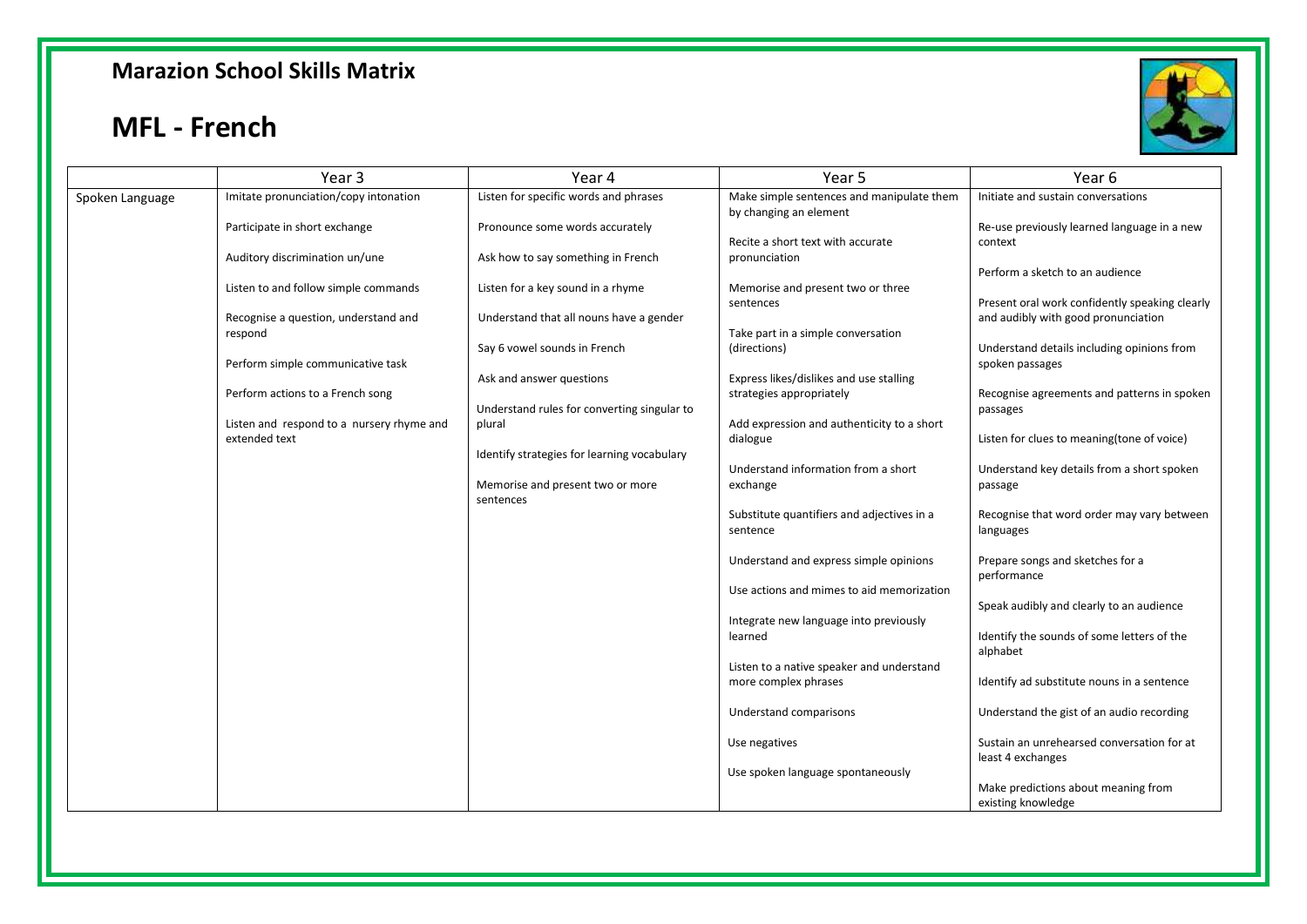### **Marazion School Skills Matrix**

# **MFL - French**



|         |                                                  | Listen to and follow a short story              |                                             | Understand key details from an authentic text                             |
|---------|--------------------------------------------------|-------------------------------------------------|---------------------------------------------|---------------------------------------------------------------------------|
| Reading | Recognise some familiar words in written<br>form |                                                 | Identify adjectives in a sentence           |                                                                           |
|         |                                                  | Identify adjectives in a text and that they can | Use a dictionary                            | Use a dictionary                                                          |
|         | Notice spelling of words                         | change spellings                                |                                             |                                                                           |
|         |                                                  |                                                 | Follow a transcript                         | 'match sound to sentences and paragraphs                                  |
|         | Join in reading a story                          | Read words aloud with accurate                  |                                             |                                                                           |
|         |                                                  | pronunciation                                   | Read and pronounce unknown words            | Understand the main points and simple                                     |
|         | Match sound to written word                      |                                                 |                                             | opinions in a short written text and respond                              |
|         |                                                  |                                                 | Order sentence cards to recreate a method   | by answering true/false questions                                         |
|         |                                                  | Recognise some letters of the alphabet          | (cooking)                                   |                                                                           |
|         |                                                  |                                                 |                                             | Follow a story as it is read aloud and                                    |
|         |                                                  | Follow a story using visual clues               |                                             | demonstrate understanding                                                 |
|         |                                                  |                                                 |                                             |                                                                           |
|         |                                                  | Follow a French story and join in reading       |                                             | Recognise adjectival agreements in short text                             |
|         |                                                  |                                                 |                                             |                                                                           |
|         |                                                  | Identify items of vocabulary in a longer list   |                                             | Read aloud phrases using a variety of voices<br>and expression            |
|         |                                                  | Read and understand a paragraph with            |                                             |                                                                           |
|         |                                                  | familiar vocabulary and structures              |                                             | Identify different text types                                             |
|         |                                                  |                                                 |                                             |                                                                           |
|         |                                                  |                                                 |                                             | Sort word cards into nouns, verbs, adjectives                             |
|         |                                                  |                                                 |                                             | and prepositions                                                          |
|         |                                                  |                                                 |                                             |                                                                           |
|         |                                                  |                                                 |                                             | Read for enjoyment and information                                        |
|         |                                                  |                                                 |                                             |                                                                           |
| Writing | Make links between sounds and spellings          | Write simple words and phrases following a      | Collect and record evidence                 | Understand the formation of a basic negative                              |
|         |                                                  | model                                           |                                             | sentence                                                                  |
|         | Experiment with writing                          |                                                 | Write short sentences, substituting         |                                                                           |
|         |                                                  | Write individual words or short phrases in      | vocabulary in a model sentence              | Construct a short paragraph by adapting a                                 |
|         | Copy correctly                                   | French                                          |                                             | model                                                                     |
|         |                                                  |                                                 | Design and label a balanced meal            |                                                                           |
|         |                                                  | Write simple sentences                          |                                             | Use a dictionary to find additional nouns to<br>construct short sentences |
|         |                                                  | Write some words from memory                    | Express opinions in short written sentences |                                                                           |
|         |                                                  |                                                 | Write words and phrases using a reference   | Contribute to shared writing                                              |
|         |                                                  |                                                 |                                             |                                                                           |
|         |                                                  |                                                 | Write two or more sentences describing the  | Produce a piece of writing (adapting a model)                             |
|         |                                                  |                                                 | weather                                     |                                                                           |
|         |                                                  |                                                 |                                             | Write a short letter                                                      |
|         |                                                  |                                                 |                                             |                                                                           |
|         |                                                  |                                                 |                                             |                                                                           |
|         |                                                  |                                                 |                                             |                                                                           |